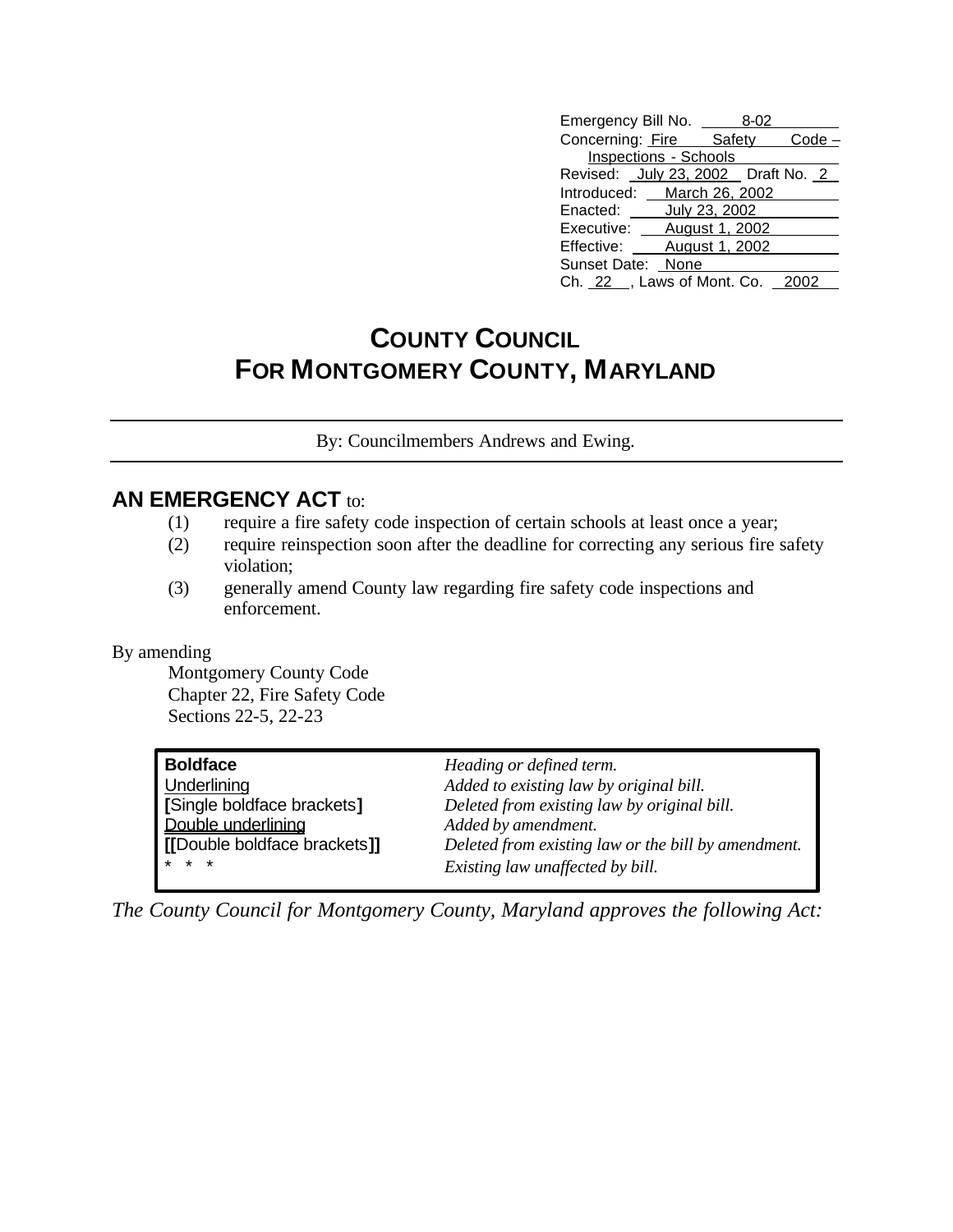## **Section 1. Sections 22-5 and 22-23 of the Code are amended as follows: 22-5. Definitions.**

 **[**Words defined in this chapter are intended only for use with sections of this chapter. Definitions set forth in any document referenced by this chapter shall be the acceptable definition for use of that document only. Words not specifically defined in this code, or other referenced documents, shall be interpreted as being the ordinary usage of the word as set forth in Webster's Third New International Dictionary of the English Language.**]**

In this Chapter, the following words have the following meanings:

\* \* \*

*Fire* **[***marshal***]** *Marshal*: The phrase **[**"fire marshal"**]** "Fire Marshal" or "County

Fire Marshal" means **[**the chief of the division of fire prevention**]** a qualified employee of

the Montgomery County Fire and Rescue Service designated by the Fire Administrator as

the County Fire Marshal. The phrase includes the Fire Marshal's designee unless the

context clearly indicates otherwise.

### **22-23.Inspections [generally].**

 **[**It shall be the duty of the director to inspect, or cause to be inspected by the division of fire prevention, or by other fire department officers or members as often as may be necessary all buildings and premises, including such other hazards or appliances, as the director may designate for the purpose of ascertaining and causing to be corrected any condition which would reasonably tend to cause fire or contribute to its spread, or 22 any violation of the purpose or provisions of this chapter and of any other law or standard affecting fire safety.**]**

| 24 | (a) | The Fire Administrator must designate in writing a qualified individual to |
|----|-----|----------------------------------------------------------------------------|
| 25 |     | serve as the County Fire Marshal. Under State law, the County Fire         |
| 26 |     | Marshal serves as an assistant State fire marshal for the purpose of       |
| 27 |     | implementing and enforcing State fire prevention laws. The County Fire     |
| 28 |     | Marshal may ask the State Fire Marshal to appoint one or more qualified    |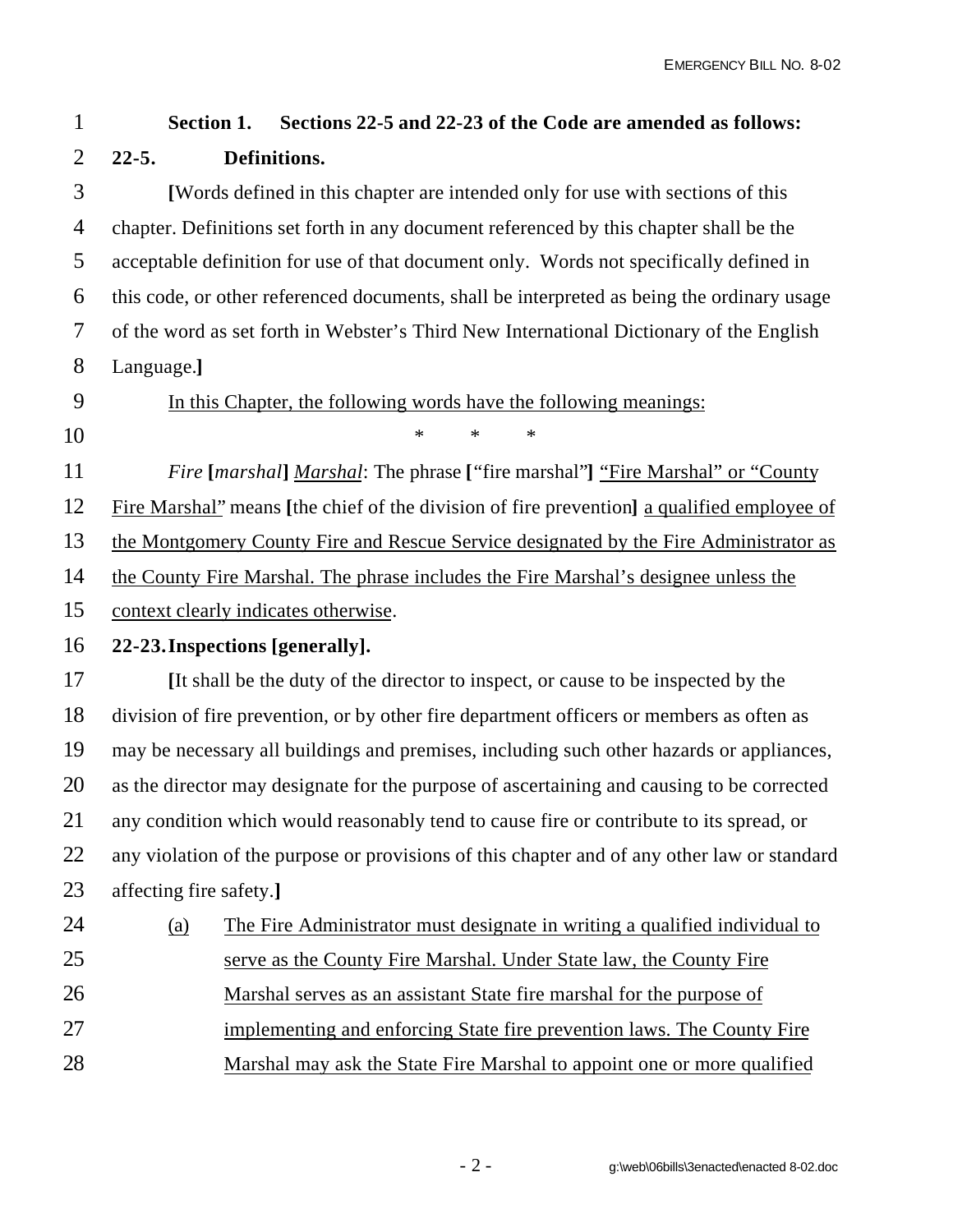| 1              |                  |           | employees of the Montgomery County Fire and Rescue Service to serve as        |
|----------------|------------------|-----------|-------------------------------------------------------------------------------|
| $\overline{2}$ |                  |           | a special assistant State fire marshal.                                       |
| 3              | (b)              |           | The County Fire Marshal must inspect all buildings and premises in the        |
| 4              |                  |           | County as often as necessary for compliance with the State Fire Prevention    |
| 5              |                  |           | Code, the County Fire Safety Code (this Chapter), and any other applicable    |
| 6              |                  |           | fire safety law or regulation, and to require correction of any other         |
| 7              |                  |           | condition that the Fire Marshal determines unreasonably creates or would      |
| 8              |                  |           | promote a hazardous condition. When the Fire Marshal sets a deadline for      |
| 9              |                  |           | correction of a serious violation or other hazardous condition, the Fire      |
| 10             |                  |           | Marshal should re-inspect the building or premises promptly after the         |
| 11             |                  |           | deadline. The Fire Marshal may require a responsible party to provide, at     |
| 12             |                  |           | the party's own expense, certification by a qualified private fire protection |
| 13             |                  |           | engineer that the hazard was corrected on or before the deadline.             |
| 14             | [[ <b>(b)</b> ]] |           |                                                                               |
| 15             | $\Omega$         |           | In addition to any other inspection authority, the County Fire Marshal may,   |
| 16             |                  |           | under State law, inspect any State, County, or municipally owned              |
| 17             |                  |           | institutions, and any school, theater, church, or other place of public       |
| 18             |                  | assembly. |                                                                               |
| 19             | [[(c)]]          |           |                                                                               |
| 20             | <u>(d)</u>       | (1)       | The County Fire Marshal must inspect each school in the County at             |
| 21             |                  |           | least once a year. The Fire Marshal must re-inspect a school within           |
| 22             |                  |           | 10 days after the expiration of any deadline for correcting a fire code       |
| 23             |                  |           | violation or other hazardous condition that was not corrected                 |
| 24             |                  |           | immediately during the original inspection.                                   |
| 25             |                  | (2)       | The Fire Marshal must not delegate or transfer any responsibility             |
| 26             |                  |           | under this subsection to a municipal fire marshal unless the County           |
| 27             |                  |           | Fire Marshal and the municipal fire marshal:                                  |